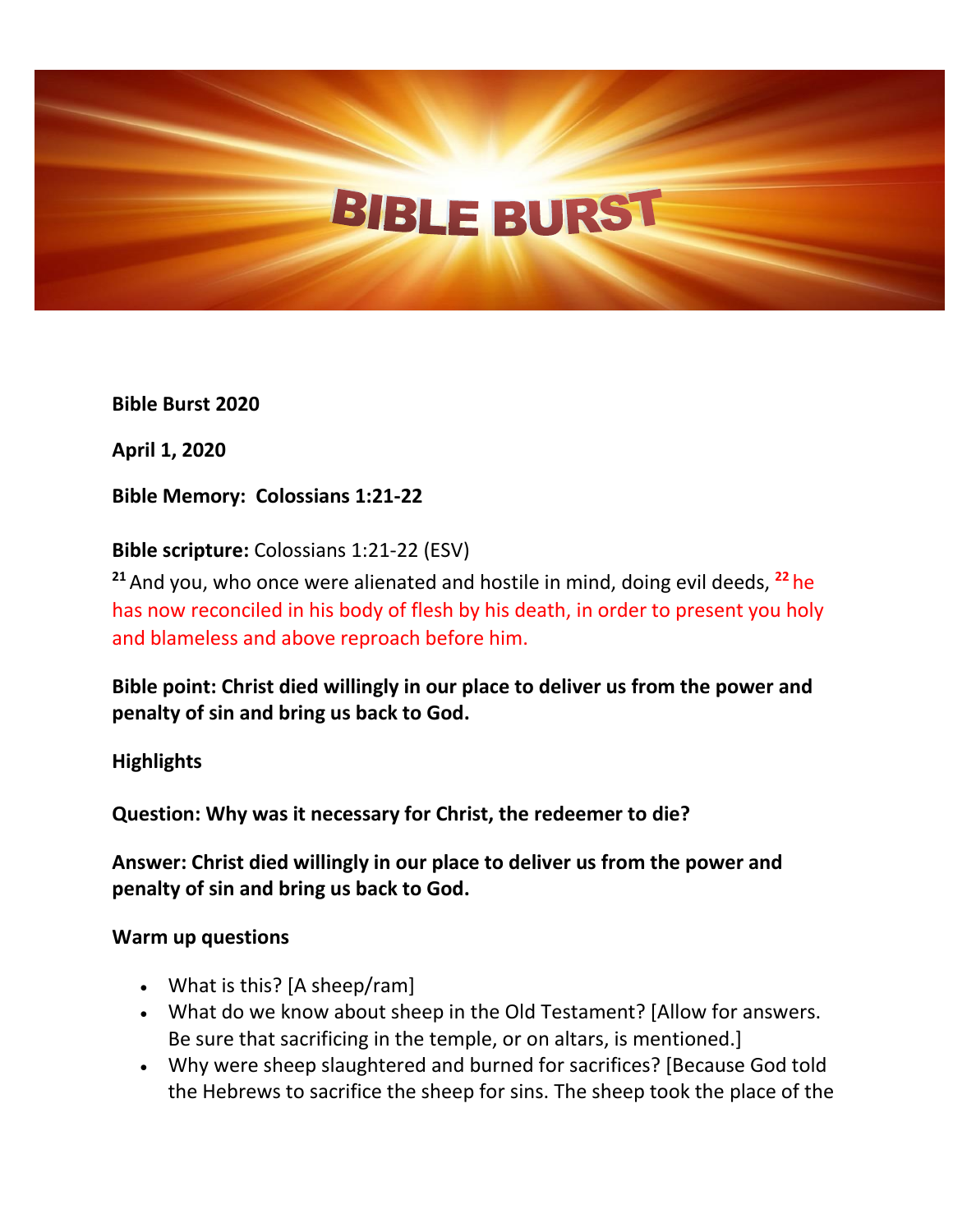people. The wages of sin is death. (Romans 6:23) Something, or someone, must die.]

**Read Genesis 22:1-19. Remind the children that this Old Testament account happened thousands of years before Jesus came to earth. As you read, point out the parallels between this event and Jesus' crucifixion. These parallels include:}**

- your only son  $=$  God's only Son
- saddled a donkey to ride = Jesus rode a donkey into Jerusalem
- $\bullet$  two young men went with them  $= 2$  thieves on the crosses
- $\bullet$  arrived on the third day = resurrected on the third day
- Isaac carried the wood = Jesus carried the wooden cross
- $\bullet$  bound Isaac and laid him on the altar  $=$  Jesus nailed to the cross
- ram caught in the thicket by the horns = the crown of thorns on Jesus' head
- The ram replaced Isaac as the sacrifice = Jesus too our place and was the sacrifice for our sins the ram was the substitute for Isaac.
- The place called "The Lord Will Provide" = God provided His own Son
- Because Abraham obeyed, he was blessed  $=$  When we obey God, we are blessed

Abraham and Isaac, through this testing, are "acting out" the crucifixion and salvation and experienced it to some degree. God is asking Abraham to sacrifice his son, his one and only son.

### **Craft time**

### **Bible Memory:** Colossians 1:21-22 (ESV)

**<sup>21</sup>** And you, who once were alienated and hostile in mind, doing evil deeds, **<sup>22</sup>** he has now reconciled in his body of flesh by his death, in order to present you holy and blameless and above reproach before him.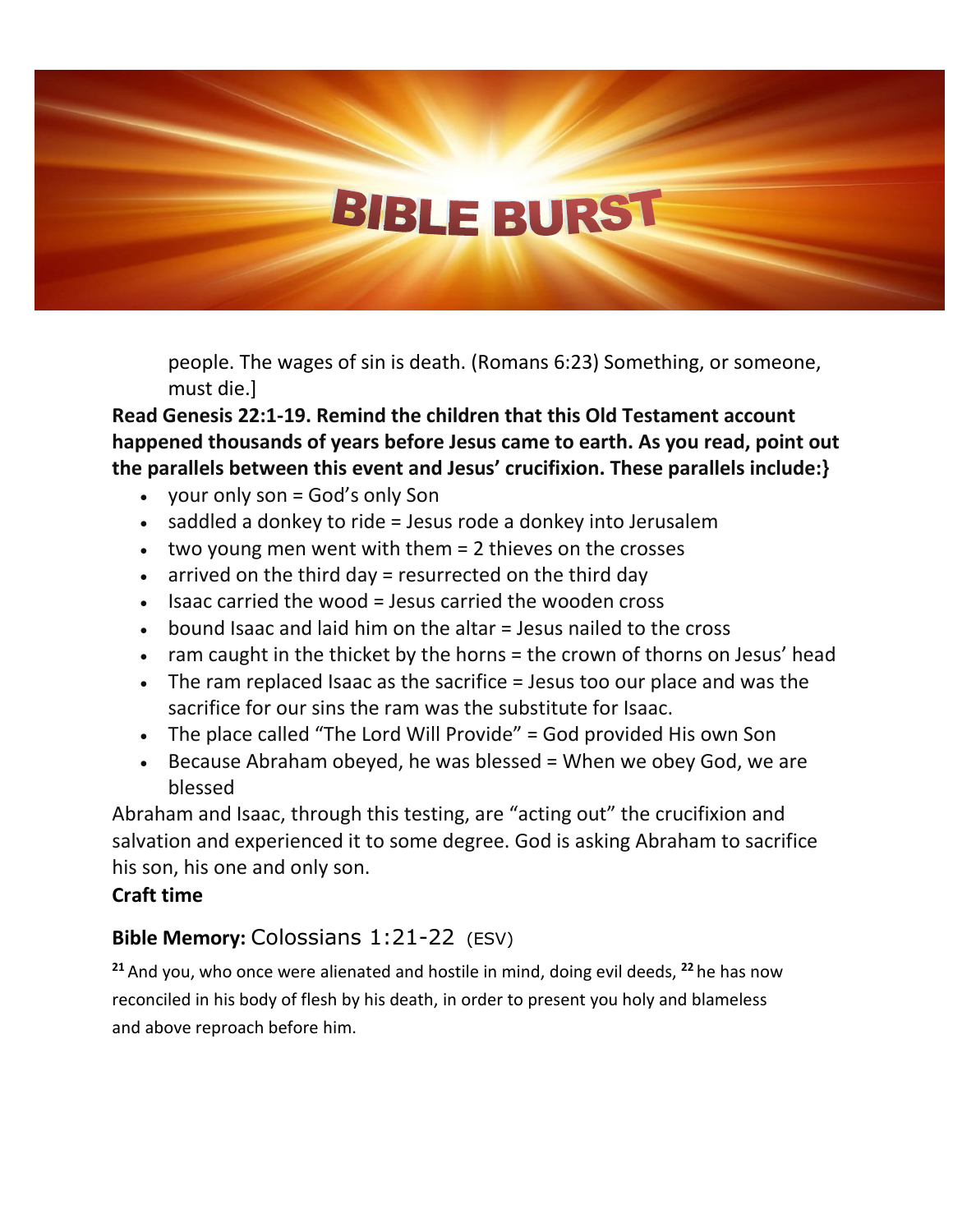## *Make a wordless book- directions on following page*

### Using construction paper make a booklet with the following colors

**(Show the gold page.)** Describe God. God is holy, glorious, and perfect.

**(Show the black page.)** Describe people. We are black with sin. We cannot have a relationship with God because of this sin. All of us have fallen short of the glory of God. We are like Isaac. We must die because of sin. BUT!

**(Show the red page.)** God sent a substitute for us! Just like the ram was substituted for Isaac, Jesus takes our place. The wages of sin is death.

**(Hold up the ram. Can use a picture)** Instead of us having to die, God sent JESUS to die and take our place. JESUS is the One who fixes the sin problem that we have. If we believe in the Lord Jesus, then instead of God seeing us black with sin…

**(Show the white page.)** He sees us as being clean and righteous, like Abraham was because of his faith in God. The Bible tells us that if we believe on the Lord Jesus, then we will be saved. And that is one of God's promises. Would you like to be white as snow tonight? Would you like all of that sin to be washed away?

**(Show green for growing in Christ)**

Once you decide to believe in Jesus, He makes you righteous before God. Now you can live a life walking around like a Living Sacrifice because Jesus died in your place. A person who is a Living Sacrifice is one who tries to think, say, and do what Jesus would do. This is the opposite life of someone who stays in their sin. A Living Sacrifice dies to self. We put our wants and desires to the side and put others first.

Have the kids staple the booklet together and then review together as a class what each color means. Then have them practice using the cheat cards. Then go find someone to share the booklet with.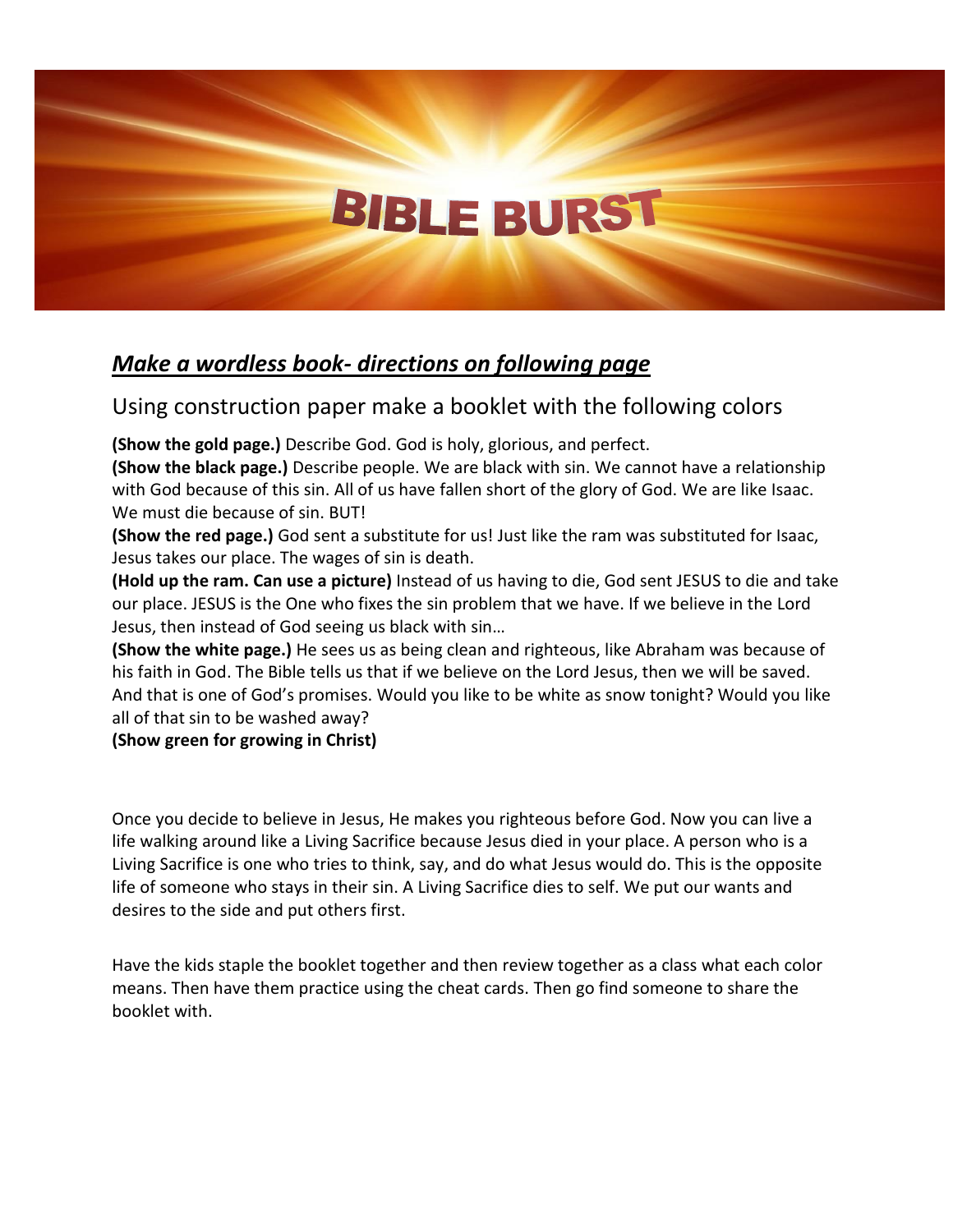#### **Games**

### **Bible Memory**: Colossians 1:21-**22 (**ESV)

**<sup>21</sup>** And you, who once were alienated and hostile in mind, doing evil deeds, **<sup>22</sup>** he has now reconciled in his body of flesh by his death, in order to present you holy and blameless and above reproach before him. (the red is for younger kids)

#### Memory verse games

## Verse Catch

**All you need for this game is a ball. Say one phrase of the verse. Have your child repeat the phrase with you. Then, toss a ball back and forth. As you toss the ball, say one word of the phrase. Your child catches the ball, then tosses it back to you, saying the next word. You can play again, varying who starts the phrase, until your child knows the phrase by memory. Then, repeat this game with the next phrase of the verse.**

#### **1. Trust Fall:**

Trust Fall is an activity for kids that is most commonly practiced by groups who want to build on the confidence and trust factor of their members. It is also very commonly practiced by the Boy Scouts of America.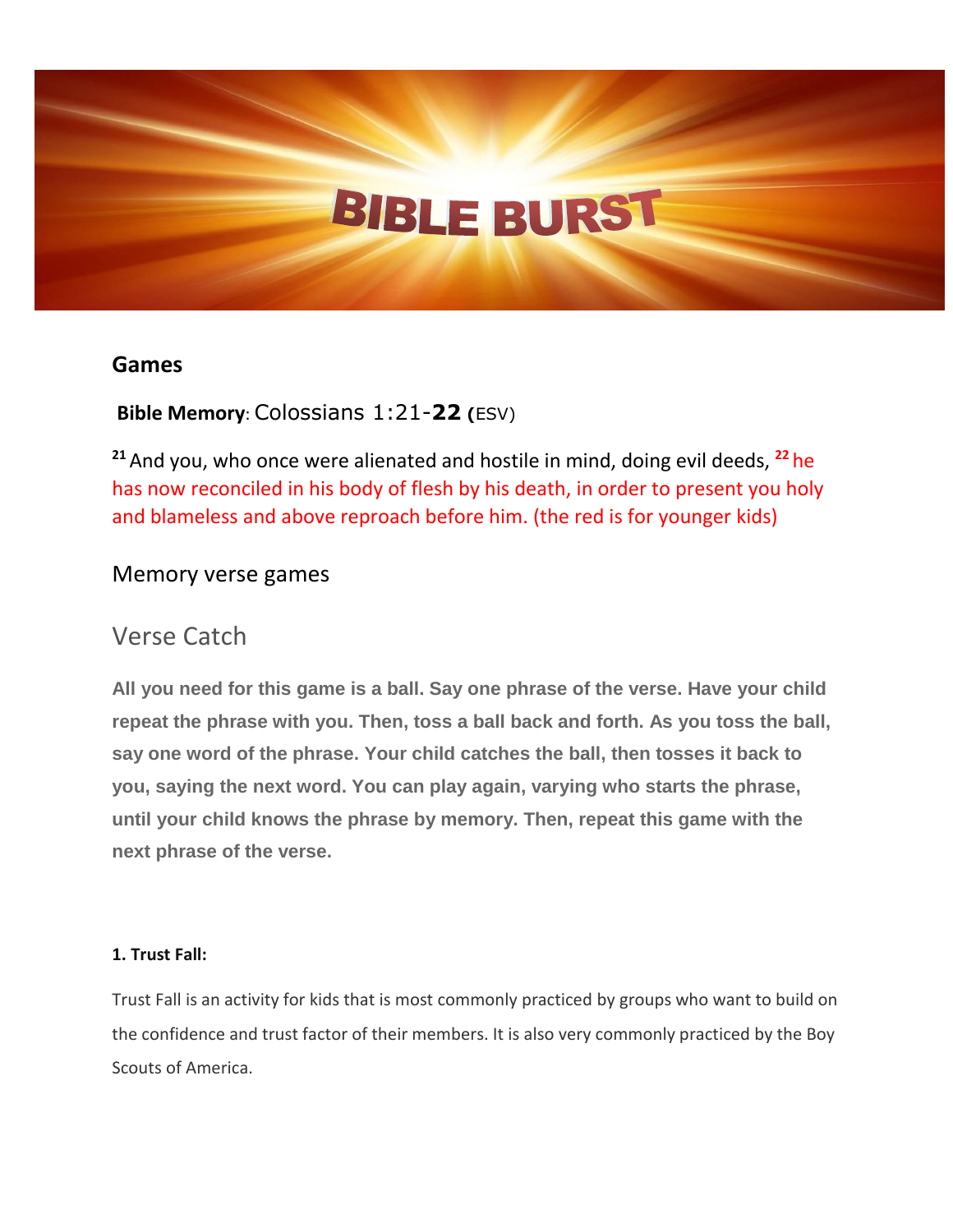- In the Trust Fall activity, one person has to fall on purpose while the other has to catch him.
- Let your kids stand with another partner in an opposite direction. One of the partners has to stand in front of the other and make his body go stiff. He has to give a signal that he is about to fall backwards. As the kid falls, the partner has to catch him gently and prevent him from hitting the ground. The activity begins with less distance between the partners. As the levels increase and the partners start trusting each other, the distance increases with each level.
- Do you trust Christ to be your substitutionary sacrifice for your sins?

#### **2. Wind in The Willows:**

The Wind in the Willows activity is another variation of the Trust Fall activity but is of a more

intense level. Need more than two people. Get the whole group involved .

- Your kids have to stand in a circle and one kid has to stand in the middle.
- The kid who stands in the middle has to make his body go stiff. Once everyone gives the signal that they are ready, the kid in the middle has to fall backwards in any direction towards any kid. The kids have to hold the child gently push the kid in the middle towards other kids till he finally manages to get upright again.

**Again ask Do you trust Jesus to be your substitutionary sacrifice for your sins? Our you willing to ask Jesus for forgiveness of your sins? If there is a child who yes to either of these two questions, then have them go outside in the hall with aa adult leader and pray with them.**

#### **Discussion Questions**

- 1. Why was it necessary for the ram to be sacrifice instead of Isaac?
- 2. Why what it necessary for Jesus to be sacrifice instead of a lamb?